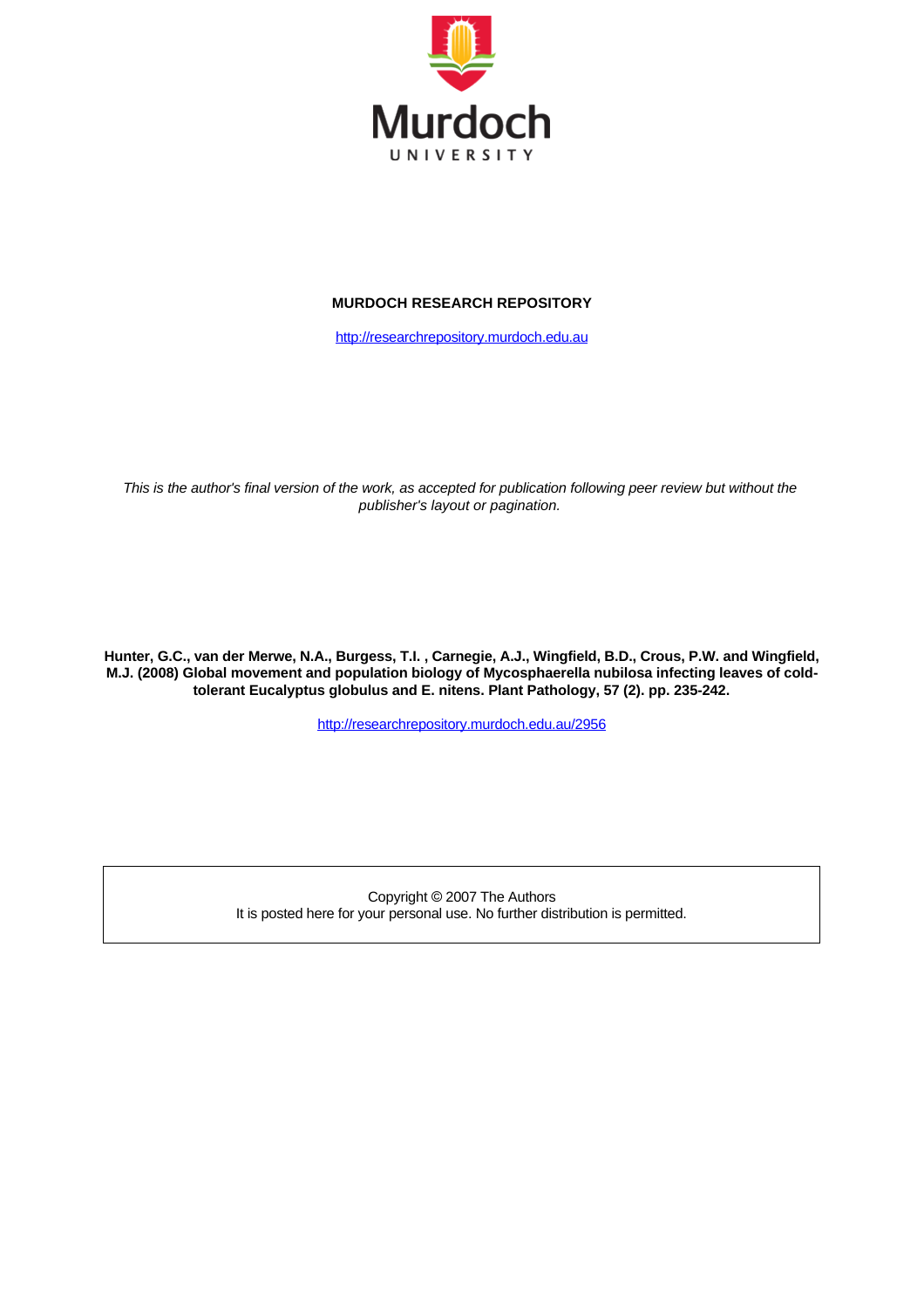# **Global movement and population biology of** *Mycosphaerella nubilosa*  **infecting leaves of cold-tolerant** *Eucalyptus globulus* **and** *E. nitens*

G. C. Hunter<sup>a\*†</sup>, N. A. van der Merwe<sup>b</sup>, T. I. Burgess<sup>c</sup>, A. J. Carnegie<sup>d</sup>, B. D. Wingfield<sup>b</sup>, P. W. Crous<sup>e</sup> and M. J. Wingfield<sup>a</sup>

a *Department of Microbiology and Plant Pathology, Forestry and Agricultural Biotechnology Institute (FABI), University of Pretoria, Pretoria 0002;* <sup>b</sup> *Department of Genetics, University of Pretoria, Pretoria 0002, South*  Africa; <sup>c</sup>School of Biological Sciences and Biotechnology, Murdoch University, Perth, WA 6150;<sup>d</sup>Forest *Resources Research, NSW Department of Primary Industries, PO Box 100,Beecroft 2119, NSW, Australia; and* e *Centraalbureau voor Schimmelcultures, Fungal Biodiversity Centre, PO Box 85167, 3508 AD, Utrecht, the Netherlands*

Using 10 polymorphic DNA-based microsatellite markers, the genetic diversity of eight *Mycosphaerella nubilosa* populations from *Eucalyptus* , comprising 497 isolates from five different countries, was studies using a hierarchical sampling regime. *Mycosphaerella nubilosa* from eastern Australia (New South Wales) had higher gene (0·506) and genotypic (76%) diversity than other populations, supporting the view that this represents the origin of the pathogen. It was also evident that *M. nubilosa* populations from Europe and Tanzania were clonal, with the same multilocus haplotypes occurring in South Africa, but being absent in Australia. This suggests that *M. nubilosa* may have been introduced into Europe via Africa, with a pathway of gene flow from Australia to South Africa, further into Africa and finally to Europe.

*Keywords* : cold-tolerant *Eucalyptus* spp., gene diversity, gene flow, genotypic diversity, microsatellite markers, mycosphaerella leaf blotch

#### **Introduction**

The ascomycere genus *Mycosphaerella* includes more than 80 species of fungi that have been associated with leaf diseases of *Eucalyptus* spp. (Crous, 1998; Crous *et al.,* 2004, 2006). Infection by *Mycospliaerella* spp. can affect photosynthesis in young *Eucalyptus* leaves, resulting in premature defoliation and leading to reduced growth *of* trees (Park & Keane, 1982b; Carnegie & Ades, 2003; Pinkard & Mohammed, 2006).

*Mycosphaerella nzibilosa* is one of the most important species on *Eucalyptus,* causing rnycosphaerella leaf blotch (MLB), particularly on cold-tolerant species such as *E. globulus*  and *E. nitens* (Park & Keane, 1987; Carnegie *et al.,* 1998; Carnegie & Ades, 2002; Hunter *et al.,* 2004a). This fungus typically infects juvenile leaves and susceptible trees can be severely defoliated (Park & Keane, 1982b; Lundquist & Purnell, 1987*).*

\*E-mail: g.hunter@cbs.knaw.nl

<sup>†</sup>Present address: Centraalbureau voor Schimmelcultures (CBS), Fungal Biodiversity Centre, PO Box 85167, 3508 AD, Utrecht, the Netherlands.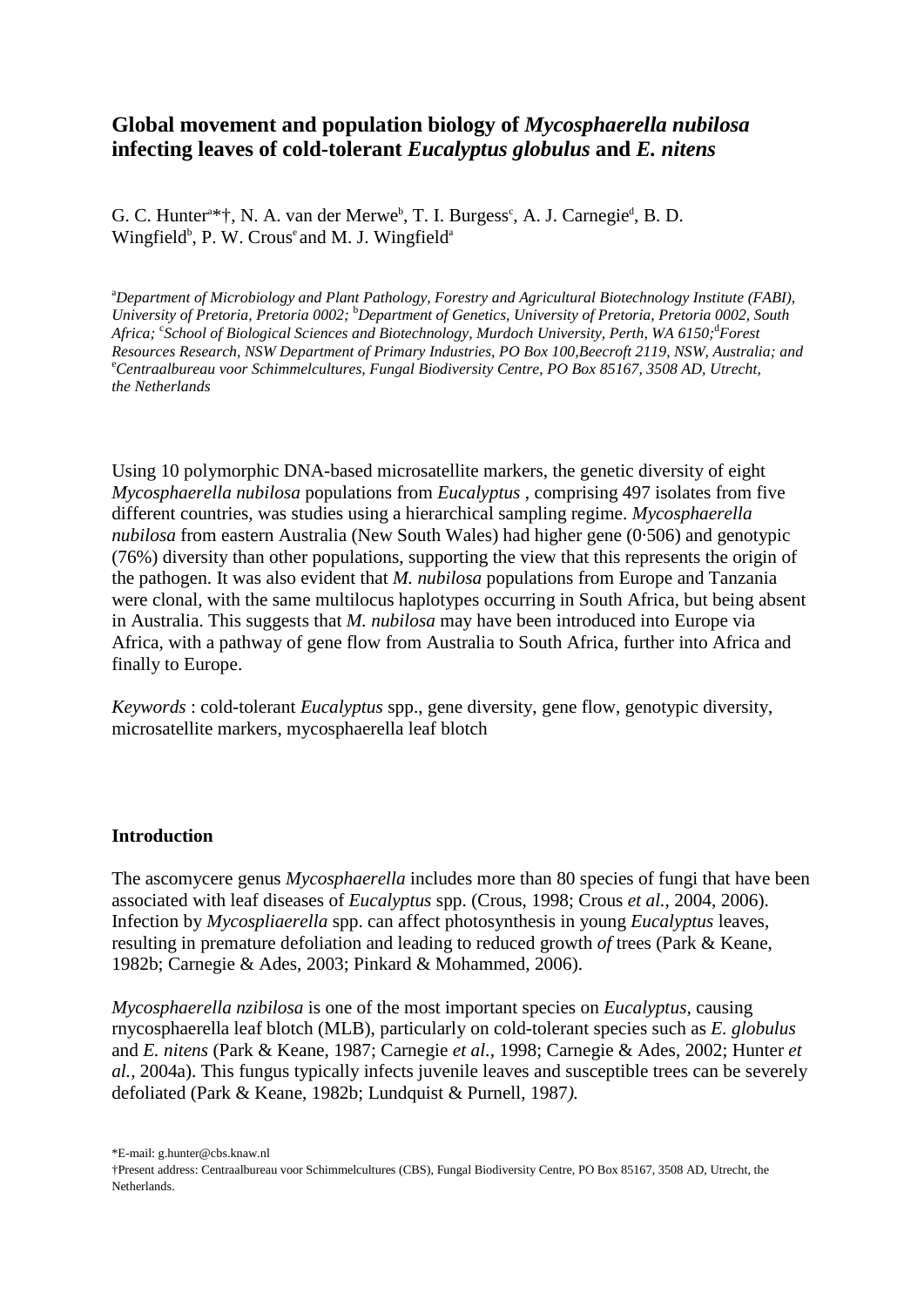*Mycosphaerella nubilosa* was first described from *Eucalyptus* leaves in Victoria, Australia (Cooke, 1891) and subsequently in Tasmania, New South Wales, South and Western Australia (Hansford, 1956; Park & Keane, 1982a,b; Park, 1988; Maxwell *et al*., 2001; Milgate *et al*., 2001; Carnegie, 2007a,b). Elsewhere *M. nubilosa* occurs in the North Island of New Zealand (Dick, 1982) and in Africa, in Ethiopia, Kenya, South Africa, Tanzania and Zambia (Crous *et al*., 2004, 2006; Hunter *et al*., 2004a; Alemu *et al.*, 2006), and was accidentally introduced into commercial plantations of *E. globulus*, where it caused serious damage in Spain and Portugal (Crous *et al*., 2004).

Apart from *E. globulus* and *E. nitens*, *M. nubilosa* infects *E. bridgesiana*, *E. cypellocarpa*, *E. dunnii*, *E. grandis*, *E. quadrangulata*, *E. globulus* ssp. *Bicostata* and ssp. *Maidenii* (Dick, 1982; Crous, 1998; Crous *et al*., 2004; Hunter *et al*., 2004a,b; Milgate *et al*., 2005; Carnegie, 2007b). Because of their rapid growth, frost tolerance and favourable wood qualities, *E. nitens* and *E. globulus* are amongst the most popular *Eucalyptus* spp. Propagated for commercial forestry in the above countries and are particularly susceptible to *M. nubilosa*; MLB can be a serious impediment to the sustainability of *E. nitens* and *E. globulus* plantations.

*Mycosphaerella nubilosa* naturally occurs only in its sexual state, producing many small black pseudorhecia that may be amphigenous, but are predominantly hypophyllous on lesions (Crous, 1998; Crous *et al.,* 2004). When leaves are wet, ascospores are released from pseudorhecia and act as wind-dispersed primary inoculurn and infect via stomata (Park & Keane, 1982b; Park, 1988). Although the anamorph state *Uwebraunia juvenis* was linked to *M. nubi!osa* (Crous *et al..* 2004), this connection has not been reconfirmed and remains doubtful.

Most research conducted on *M. nubilosa* has focussed on its epidemiology, taxonomy, host association and phylogeny, but little is known of its population biology. The aim of this study was, therefore, to investigate the population biology of *M. nubilosa* from several countries by determining the number of alleles at 10 polymorphic microsatellite loci. There were three primary objectives: (i) consideration of the genetic diversity of *M. nubilosa,* (ii) examination of this variation between different countries, and (iii) determination of the likely origin and global movement of *M. nubilosa.* 

## **Materials and Methods**

Isolates

Diseased *Eucalyptus* leaves infected with *M. nubilosa* were collected from Australia, Portugal, South Africa, Spain and Tanzania (Table 1).

Two populations of *M. nubilosa* were collected in Australia. From eastern Australia, one leaf was randomly collected from each of 40 *E. globulus* trees in one plantation near Bonalbo, north-eastern New South Wales (EA-MT). Simlar1y, in Western Australia one leaf was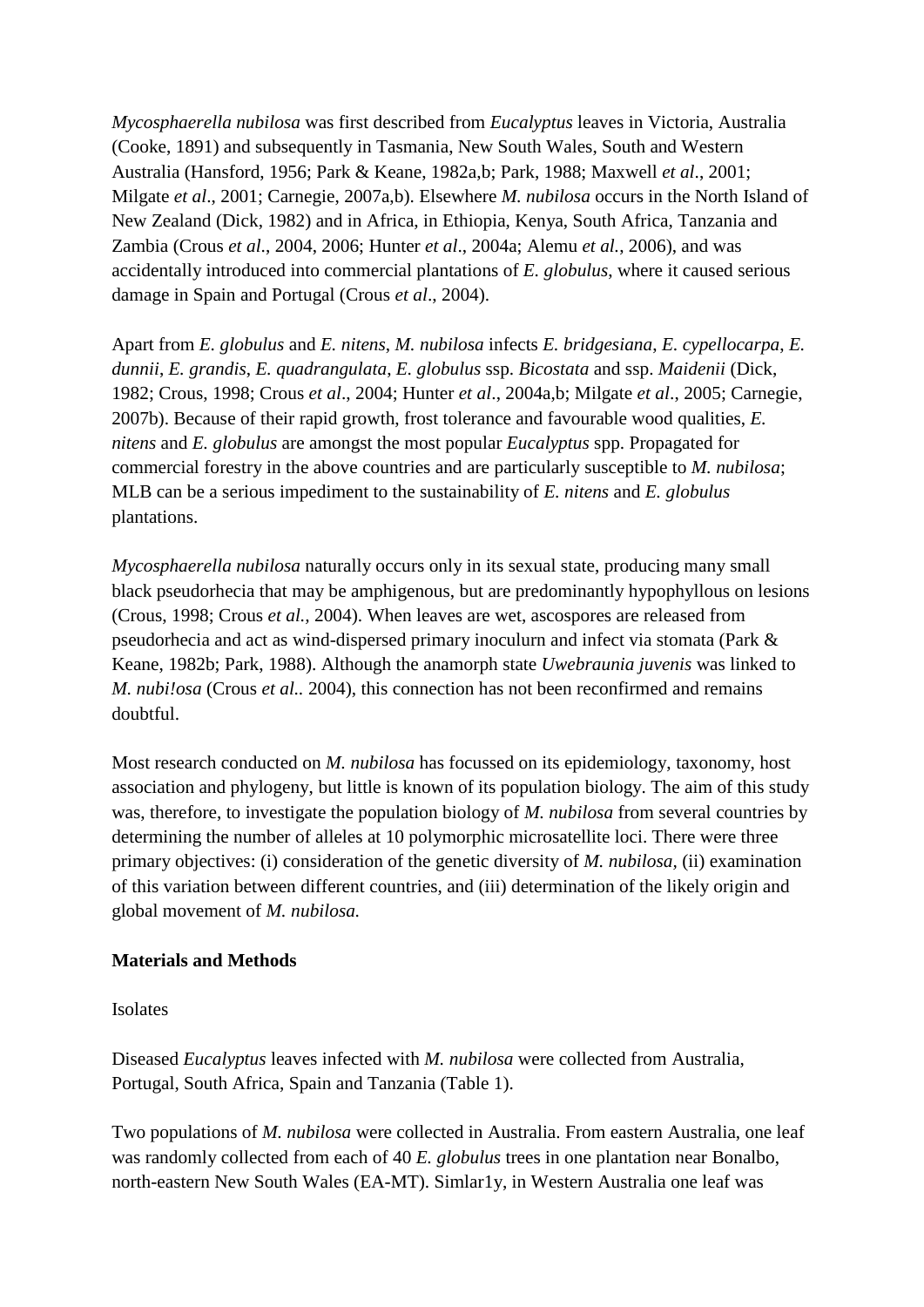randomly collected from each of 32 *E. globulus* trees in the south of the state (WA-MT). One plantation of *E. globulus* was sampled in northern Spain and one leaf was selected from each of *55* trees (S-MT). Likewise, one plantation of *E. globulus* was sampled in central Portugal, where 42 leaves were taken from an equal number of *E. globulus* trees (P-MT).

In Njombe, Tanzania, *56 E. globulus* trees were randomly sampled, and one Leaf was collected from each tree (T-MT). In South Africa, three plantations of *E. nitens* were sampled in the Mpumalanga Province, namely Issabelladale, Wynton and Rooihoogte. From Rooihoogte, 48 leaves displaying spots were randomly collected from a single tree (R-1T). At this plantation, a single lesion from a single leaf was sampled and 32 isolates were collected from this lesion (R-1L). In addition, a single leaf was randomly collected from each of *56*  trees within Roooihoogte (R-MT). From Wynton, *64* leaves exhibiting MLB symptoms were collected from a single tree (W-1T). Furthermore, 64 trees in this plantation were randomly selected and one diseased leaf was taken from each (W-MT). From Issabelladale, 40 leaves showing MLB lesions were randomly collected from one tree (I-1T). In addition, 60 trees within the same plantation were randomly selected and one leaf was collected from each of these trees (I-MT).

### Isolation, *in vitro* culture and DNA extraction

Isolation of *M. nubilosa* from diseased *Eucalyptus* leaves followed the protocol of Crous (1998). One ascospore per lesion, exhibiting the type-F ascospore germination pattern (Crous, 1998; Crous *et al.,* 2004), was cut from the agar surface and transferred to fresh 2% malt extract agar and incubated at 25°C for approximately 2-3 months to ensure sufficient mycelial growth. All isolates of *M. nubilosa* used in this study were deposited in the culture collection of the Forestry and Agricultural Biotechnology Institute (FABI), University of Pretoria, South Africa.

Subsequently, mycelium from actively growing single-spore cultures of *M. nubilosa* was scraped from the surface of cultures, freeze-dried for 24 h and ground to a fine powder using

|  |  | Table 1 Origins of Mycosphaerella nubilosa isolates used for this study |  |  |  |  |  |
|--|--|-------------------------------------------------------------------------|--|--|--|--|--|
|--|--|-------------------------------------------------------------------------|--|--|--|--|--|

| Country      | Area              | Plantation    | <b>Hierarchical Level</b> | PC <sup>a</sup> | Host        | Collector        | Date  | No. isolates <sup>b</sup> |
|--------------|-------------------|---------------|---------------------------|-----------------|-------------|------------------|-------|---------------------------|
| South Africa | Mpumalanga        | Rooihoogte    | Single lesion             | $R-1L$          | E. nitens   | G. C. Hunter     | 2005  | 32                        |
|              |                   |               | Single tree               | $R-1$ T         | E. nitens   | G. C. Hunter     | 2005  | 48                        |
|              |                   |               | Plantation                | R-MT            | E. nitens   | G. C. Hunter     | 2005  | 56                        |
|              |                   | Issabelladale | Single tree               | I-1T            | E. nitens   | G. C. Hunter     | 2005  | 30                        |
|              |                   |               | Plantation                | <b>I-MT</b>     | E. nitens   | G. C. Hunter     | 2005  | 29                        |
|              |                   | Wynton        | Single tree               | W-1T            | E. nitens   | G. C. Hunter     | 2005  | 49                        |
|              |                   |               | Plantation                | W-MT            | E. nitens   | G. C. Hunter     | 2005  | 49                        |
| Australia    | Western Australia | N/A           | Plantation                | WA-MT           | E. globulus | A. Maxwell       | 2002  | 32                        |
|              | New South Wales   | Bonalbo       | Plantation                | EA-MT           | E. alobulus | A. J. Carnegie   | 2004  | 19                        |
| Spain        |                   |               | Plantation                | S-MT            | E. globulus | J. P. M. Vasquez | 2002  | 55                        |
| Portugal     |                   |               | Plantation                | P-MT            | E. globulus | M. J. Wingfield  | 2005  | 42                        |
| Tanzania     |                   |               | Plantation                | T-MT            | E. globulus | J. Roux          | 2004  | 56                        |
|              |                   |               |                           |                 |             |                  | Total | 497                       |

<sup>a</sup>Population code assigned to each population and subpopulation.

<sup>b</sup>Number of isolates per hierarchical sampling level.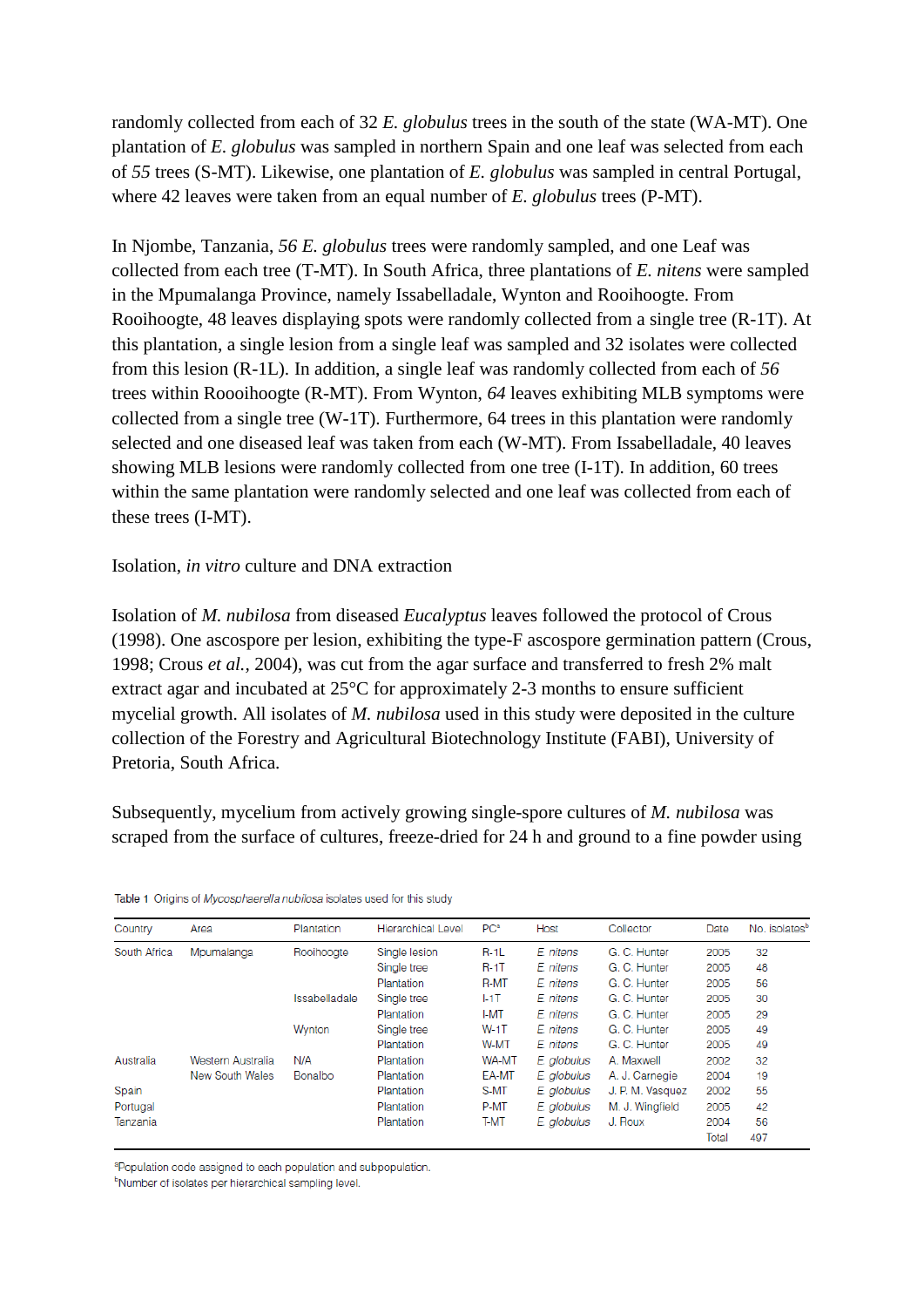liquid nitrogen. DNA was isolated using the phenol:chloroform (1:1) extraction protocol described by Hunter *et al.* (2004a,b). Isolated DNA was separated by electrophoresis on 1 % agarose gels (w/v) (Roche Diagnostics), stained with ethidium bromide and visualized under ultraviolet light.

PCR amplification and allele size determination

DNA from isolates of *M. nubilosa* served as template DNA for polymerase chain reactions (PCR). Fluorescently labelled primers used for PCR reactions were the 10 polymorphic microsatellite primers developed by Hunter *et al.* (2006). The PCR reaction mixture and conditions were the same as those described previously (Hunter *et al.,* 2006). Amplified DNA was visualized on 2% agarose gels stained with ethidium bromide and viewed under ultraviolet light. Sizes of PCR amplicons were estimated by comparison against a 100-bp molecular weight marker (O'RangeRuler™ 100-bp DNA ladder (Fermentas Life Sciences). PCR products were purified using Sephadex *G-50* (Sigma Aldrich) in Centri-sep Spin Columns (Princeton Separations) as outlined by the manufacturer.

Allele sizes of amplified PCR products were determined following the method of Hunter *et al.* (2006). The number of alleles per locus and the total number of multilocus haplotypes (MLHs, hereafter referred to as haplotypes) across all the *M. nubilosa* populations were determined.

## Gene and genetic diversity

The frequency of alleles at each locus was calculated for every *M. nubilosa* population. Allele diversity was also determined using the software program POPGINE (Yeh *et al.,* 1999) and the gene diversity *(H)* of Nei (1973) was calculated at each locus and also averaged over all loci:

$$
H=1-\sum x_k^2
$$

Chi-squared tests for differences in allele frequencies between the *M. nubilosa* populations were also calculated from clone-corrected datasets (Workman & Niswander, 1970).

Every *M. nubilosa* isolate was assigned a haplotype code according to the observed allele sizes, across the 10 microsatellite loci. Genotypic diversity (G) was calculated using the equation of Stoddart & Taylor (1988):

$$
G = 1 / \sum_{x=0}^{N} [f_X(X/N)^2]
$$

To compare genotypic diversities between the various *M. nubilosa* populations, the maximum percentage of genotypic diversity  $(\hat{G})$  was calculated:

$$
\hat{G}=G/N\times 100
$$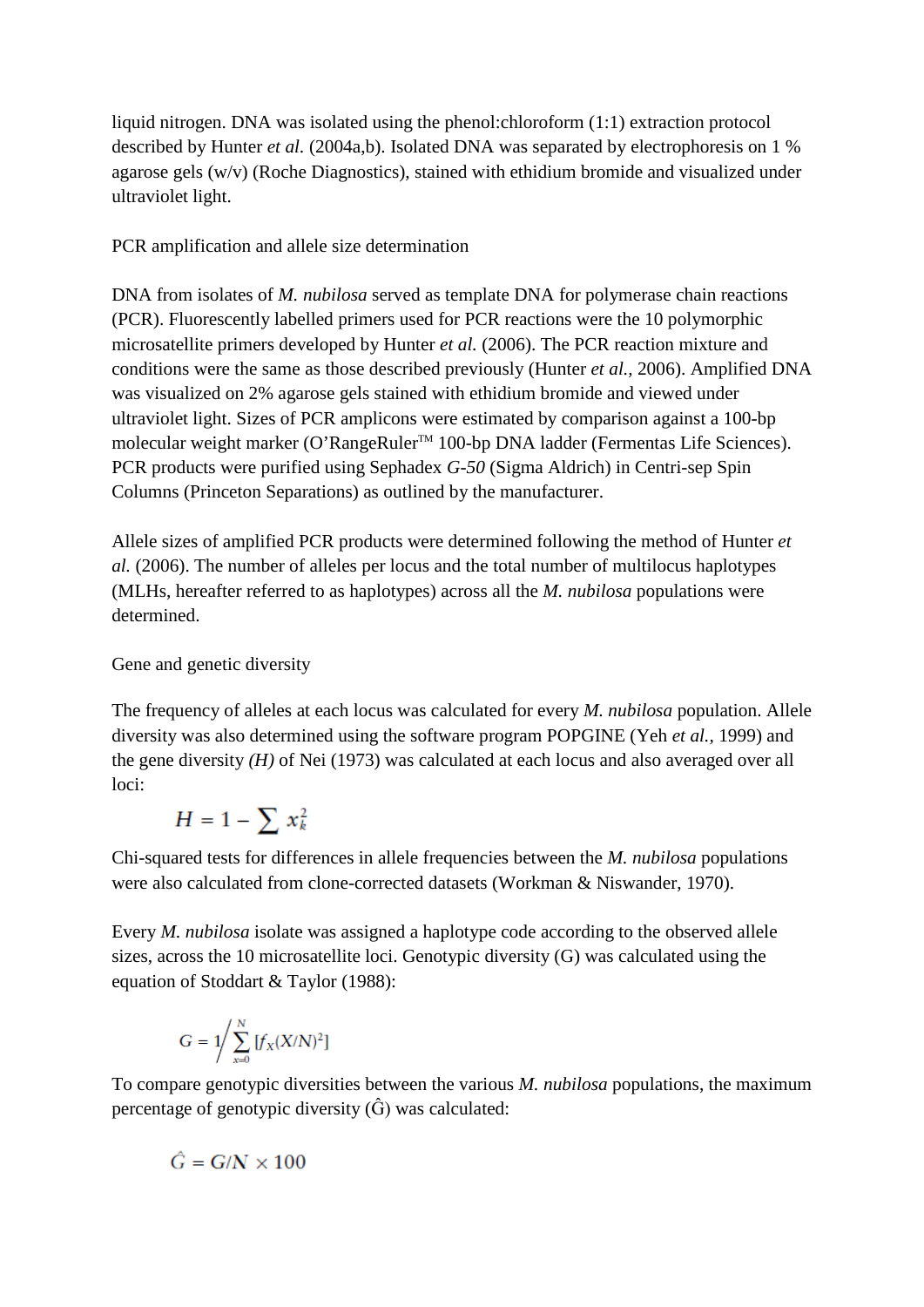(Chen *et al.,* 1994). Genotypic diversity values were also compared between *M. nubilosa*  populations at the plantation level for significant differences using a *t*-test (Chen *et al*., 1994).

Population differentiation and gene flow

Clone-corrected populations of *M. nubilosa* were used to calculate population differentiation (θ) between the South African and Australian *M. nubilosa* populations using the computer software program MULTILOCUS (Agapow & Burt, 2001), using 1000 randomized datasets. The population differentiation value (θ), Weir's formulation of Wrights'  $F_{ST}$ , was calculated (Weir, 1996; Agapow & Burt, 2001). Furthermore, gene flow *(M)* was calculated from theta (θ) using the equation of Cockerham & Weir (1993):

$$
M = [(1/\theta) - 1]/2.
$$

## **Results**

Isolates

A total of 497 isolates of *M. nubilosa* were collected from diseased *Eucalyptus* leaves (Table 1). These represented a wide range of geographic locations and also different hierarchical levels, and included 349 isolates from Africa, 97 from Portugal and Spain, and 51 from Australia.

PCR amplification and allele size determination

A total of 66 alleles were observed across all 10 loci for all the *M. nubilosa* populations, with an average of 6·6 alleles per locus. The Australian *M. nubilosa* populations WA-MT and EA-MT exhibited the greatest number *of* alleles across all loci, namely 22 and 44, respectively (Table 2).

South African populations exhibited much lower numbers of alleles across the 10 loci than those from Australia. In total, 25 alleles were observed across all of the South African *M. nubilosa* populations at the various hierarchical levels and the majority of these alleles were commonly shared. South African populations R-MT and I-1T exhibited the most alleles (a total of 18) (Table 2). One population (R- 1L) collected from a single lesion on an *E. nitens*  leaf from Rooihoogte yielded a total of 13 different alleles for the 10 loci across 32 *M. nubilosa* isolates (Table 2). For the isolates collected in Spain, Portugal and Tanzania all loci were monomorphic.

Across all *M. nubilosa* populations, all of the 10 microsatellite loci were polymorphic. Both the South African and Western Australian populations exhibited 60% polymorphic loci, whilst 80% of loci were polymorphic for the population EA-MT in New South Wales.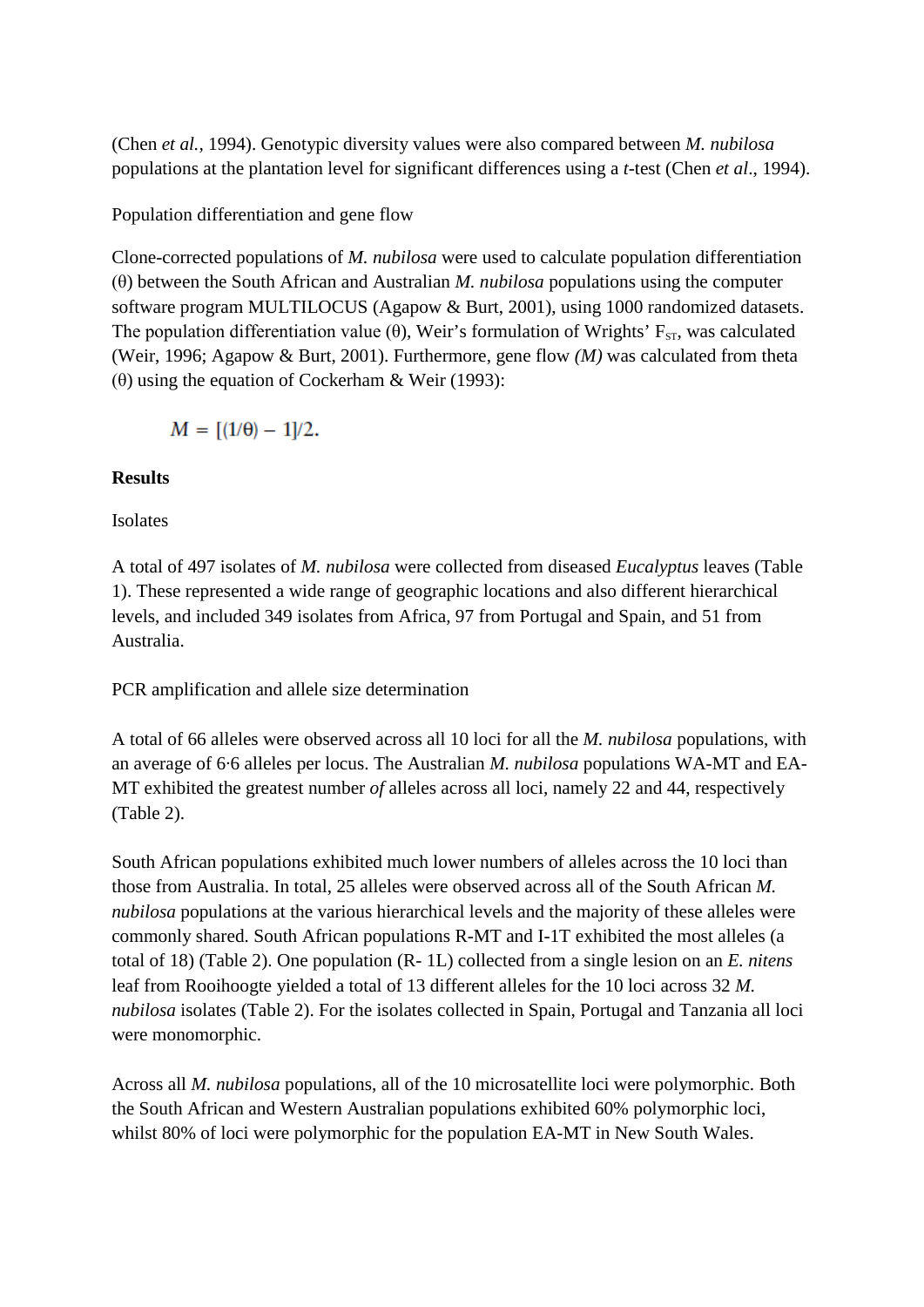Table 2 Number of alleles and gene diversity at 10 microsatellite loci (MN-1-MN-14) determined using the program POPGENE for populations of Mycosphaerella nubilosa collected in South Africa (Rooihoogte, Issabelladale and Wynton) and Australia (Western Australia and New South Wales)

|                | South Africa | Australia   |             |               |       |        |       |              |            |
|----------------|--------------|-------------|-------------|---------------|-------|--------|-------|--------------|------------|
|                | Rooihoogte   |             |             | Issabelladale |       | Wynton |       | <b>WA</b>    | <b>NSW</b> |
|                | $R-1L$       | <b>R-1T</b> | <b>R-MT</b> | $I-1$ T       | I-MT  | $W-1T$ | W-MT  | <b>WA-MT</b> | EA-MT      |
| N <sup>a</sup> | 32           | 48          | 56          | 30            | 29    | 49     | 49    | 32           | 19         |
| N <sup>b</sup> | 4            | 24          | 24          | 16            | 17    | 22     | 23    | 10           | 16         |
| Alleles        | 13           | 17          | 18          | 18            | 16    | 16     | 17    | 22           | 44         |
| P              | 3            | 6           | 5           | 5             | 5     | 5      | 6     | 6            | 8          |
| $P$ (%)        | 30           | 60          | 50          | 50            | 50    | 50     | 60    | 60           | 80         |
| Н              | 0.149        | 0.240       | 0.248       | 0.222         | 0.211 | 0.231  | 0.250 | 0.242        | 0.506      |
| $H^*$          | 0.125        | 0.258       | 0.255       | 0.248         | 0.242 | 0.247  | 0.255 | 0.246        | 0.506      |

 $N^a$  = number of isolates used in uncorrected dataset;  $N^b$  = number of isolates used in clone-corrected dataset;  $P$  = number of polymorphic loci;  $P$ (%) = percentage of polymorphic loci; H = gene diversity of population (Nei, 1973); H\* = gene diversity of clone-corrected population.

Table 3 Number of multilocus haplotypes (MLHs), genotypic diversity and maximum percentage of genotypic diversity of Mycosphaerella nubilosa isolates compiled from 10 polymorphic microsatellite markers. Haplotypes from Spain (S-MT), Portugal (P-MT) and Tanzania (T-MT) all at the plantation level. Those from three plantations in South Africa at different hierarchical levels: Rooihoogte plantation at the plantation level (R-MT), within one tree (R-1T) and within one lesion (R-1L); Issabelladale plantation at the plantation level (I-MT) and within one tree (I-1T); and Wynton plantation at the plantation level (W-MT) and within one tree (W-1T). Also two M. nubilosa populations, both at the plantation level, from Australia: Western Australia (WA-MT) and New South Wales (EA-MT)

|          | Spain<br>Portugal<br>S-MT<br>P-MT |     |          | South Africa |         |               |          |          |          |           |              |       |
|----------|-----------------------------------|-----|----------|--------------|---------|---------------|----------|----------|----------|-----------|--------------|-------|
|          |                                   |     | Tanzania | Rooihoogte   |         | Issabelladale |          | Wynton   |          | WA        | <b>NSW</b>   |       |
|          |                                   |     | T-MT     | $R-1L$       | $R-1$ T | <b>R-MT</b>   | $ -1$ T  | I-MT     | $W-1T$   | W-MT      | <b>WA-MT</b> | EA-MT |
| $N^a$    | 55                                | 42  | 56       | 32           | 48      | 56            | 30       | 29       | 49       | 49        | 32           | 19    |
| $N(g)^b$ |                                   |     |          | 4            | 24      | 24            | 16       | 17       | 22       | 23        | 10           | 16    |
| $G^c$    | N/A                               | N/A | N/A      | 2.26         | 15.78   | 16.88         | $6 - 63$ | $8 - 73$ | $9 - 61$ | $14 - 82$ | 4.86         | 14.49 |
| Ĝª       | N/A                               | N/A | N/A      | 7.1          | 32.9    | 30.14         | $22 - 1$ | $30-1$   | 19-6     | 30.2      | $15-2$       | 76.3  |

<sup>a</sup>Number of *M. nubilosa* isolates.

<sup>b</sup>Number of MLHs.

<sup>c</sup>Genotypic diversity (Stoddart & Taylor, 1988).

<sup>d</sup>Maximum percentage of genotypic diversity.

#### Gene and genotypic diversity

The South African *M. nubilosa* populations had a moderate to high gene diversity, ranging from 0·149 to 0·250 for populations R-1L and W-MT, respectively (Table 2).

Gene diversity for the Western Australia population (WA-MT) (0.242) was comparable with that of the South African populations. In contrast, a substantially higher gene diversity value of 0·506 was observed for the New South Wales population (EA-MT).

A total of 68 haplotypes were observed across all *M. nubilosa* populations from the various locations considered (Table 3). Almost half (49%) of the haplotypes were unique and detected only once. The South African populations had a total of *35* haplotypes and the majority of these haplotypes were distributed among the various South African populations. However, seven haplotypes were unique to certain South African populations. None of the haplotypes that were observed for the South African populations occurred in either of the Australian populations. However, the Spanish and Portuguese populations both had only one haplotype, which was also observed in the R-MT, W-1T and W-MT *M. nubilosa* populations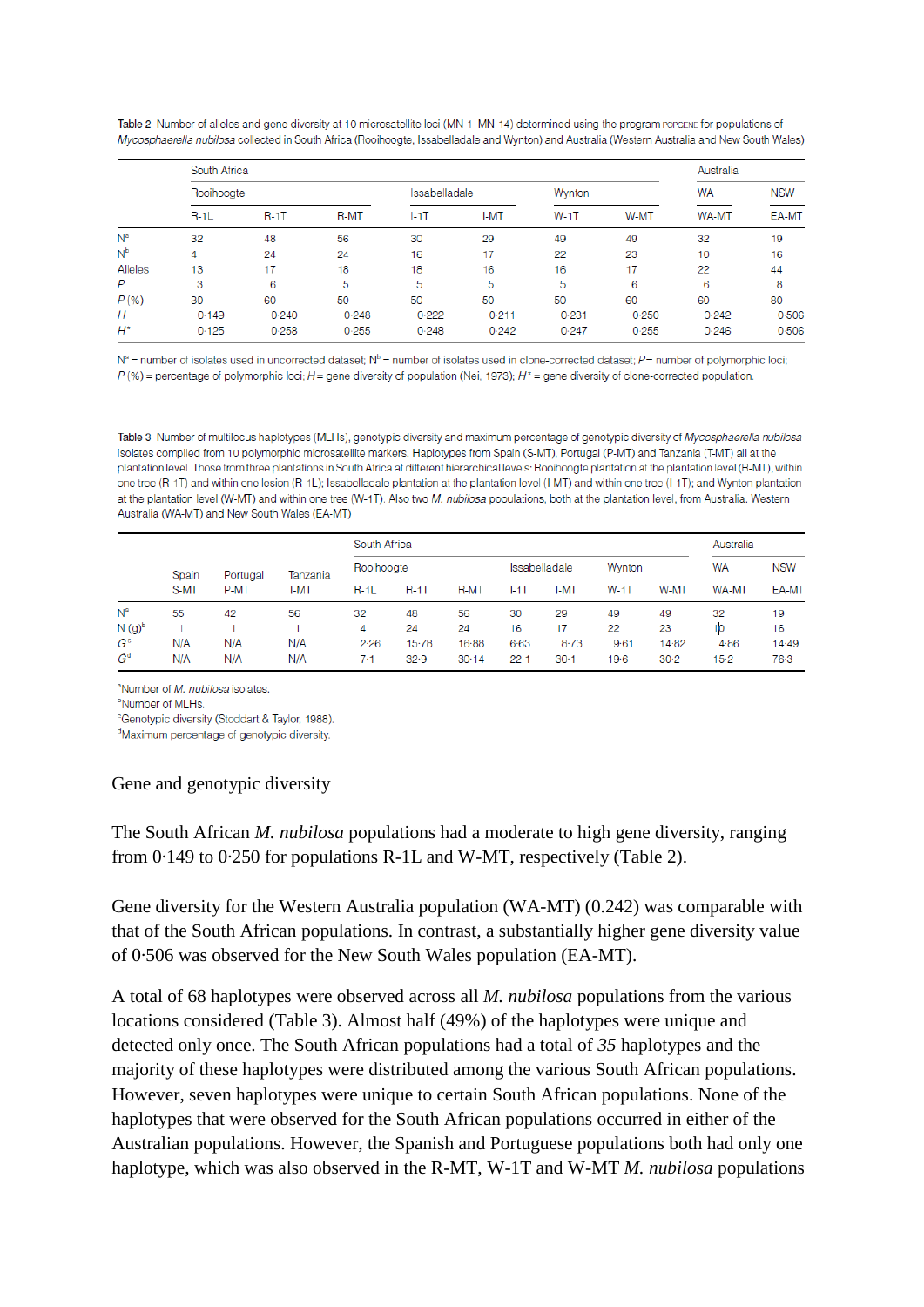of South Africa. The Tanzanian population also had only one haplotype, which was also observed in six of the seven South African populations.

A total of 26 haplotypes were observed across the two Australian populations WA-MT and EA-MT, the former with 10 unique haplotypes, the latter with 16.

Genorypic diversity (G) varied between the various populations of *M. nubilosa* froni different locations (Table 3). The lowest maximum percentage of genotypic diversity  $(\hat{G})$ , 7.1% was observed for the South African *M. nubilosa* isolates obtained from a single lesion (R-1L). However, maximum percentages of genotypic diversity for South African *M. nubilosa*  populations at the plantation level were similar to each other with values of 30·14, 30·1 and 30·2% for R-MT, I-MT and W-MT, respectively (Table 3). Interestingly, the Western Australian population (WA-MT) had the second lowest value of genotypic diversity at 15·2% of the theoretical maximum value, which was lower than for all the South African populations except population R- 1 L. The highest genotypic diversity (76% of the theoretical maximum) was observed in the New South Wales population (EA-MT). No significant

Table 4 Gene diversity (H) and contingency  $\chi^2$  tests for differences in allele frequencies for the 10 microsatellite loci across the clone-corrected South African populations of *Mycosphaerella nubilosa* from different hierarchical levels. (A) Within one lesion (R-1L), within one tree (R-1T) and within one plantation (R-MT) of the Rooihoogte plantation. (B) Within one tree (I-1T) and within one plantation (I-MT) of the Issabelladale plantation. (C) Within one tree (W-1T) and within one plantation (W-MT) of the Wynton plantation. (D) Comparison between three South African plantations at the plantation level (R-MT, I-MT and W-MT). Determined  $\chi^2$  values not significant

|              | Gene diversity (H) |        |             |         |      |      |      | А        |      | B        |      | С        |      | D        |     |
|--------------|--------------------|--------|-------------|---------|------|------|------|----------|------|----------|------|----------|------|----------|-----|
|              | $R-1L$             | $R-1T$ | <b>R-MT</b> | $ -1$ T | I-MT | W-1T | W-MT | $\chi^2$ | d.f. | $\chi^2$ | d.f. | $\chi^2$ | d.f. | $\chi^2$ | d.f |
| $MN-3$       | 0.00               | 0.49   | 0.49        | 0.43    | 0.46 | 0.48 | 0.50 | $3-0$    | 2    | 0.06     | 1    | 0.22     |      | 2.2      | 2   |
| $MN-4$       | 0.38               | 0.50   | 0.49        | 0.55    | 0.50 | 0.48 | 0.50 | 0.9      | 2    | 1.22     | 2    | 0.22     |      | 0.7      | 2   |
| $MN-8$       | 0.38               | 0.50   | 0.57        | 0.54    | 0.48 | 0.52 | 0.48 | $3-3$    | 6    | $1-10$   | 2    | $1-07$   | 2    | $3-6$    | 6   |
| $MN-9$       | 0.00               | 0.47   | 0.52        | 0.46    | 0.46 | 0.48 | 0.54 | $3-6$    | 4    | 1.37     | 2    | $1-07$   | 2    | 3.9      | 6   |
| <b>MN-10</b> | 0.00               | 0.08   | 0.00        | 0.00    | 0.00 | 0.00 | 0.08 | 1.2      | 2    | -        | -    | 0.98     |      | $1-8$    | 2   |
| <b>MN-11</b> | 0.50               | 0.53   | 0.49        | 0.49    | 0.53 | 0.50 | 0.45 | $2-2$    | 4    | $1-10$   | 2    | $1-07$   |      | $5-8$    | 4   |
| $N^a$        | 4                  | 24     | 24          | 16      | 17   | 22   | 23   |          |      |          |      |          |      |          |     |
| Mean         | 0.13               | 0.23   | 0.25        | 0.25    | 0.24 | 0.25 | 0.25 |          |      |          |      |          |      |          |     |

<sup>a</sup>Number of *M. nubilosa* isolates from the clone-corrected dataset.

Table 5 Gene diversity (H) and contingency  $\chi^2$  tests for differences in allele frequencies for the 10 polymorphic microsatellite loci across the clone corrected Mycosphaerella nubilosa populations from (A) South Africa [RSA = (R-MT + I-MT + W-MT)] and Western Australia (WA-MT), (B) South Africa [RSA = (R-MT + I-MT + W-MT)] and eastern Australia (EA-MT), and (C) Western Australia (WA-MT) and New South Wales (EA-MT)

| Locus        | Gene diversity (H) |          |       | Α        |      | B        |      | C        |      |
|--------------|--------------------|----------|-------|----------|------|----------|------|----------|------|
|              | <b>RSA</b>         | WA-MT    | EA-MT | $\chi^2$ | d.f. | $\chi^2$ | d.f. | $\chi^2$ | d.f. |
| $MN-1$       | $0 - 00$           | $0 - 00$ | 0.00  |          |      | $51.0*$  |      | $26.0*$  |      |
| <b>MN-2</b>  | 0.00               | 0.18     | 0.88  | $3-6$    |      | $46.5*$  | 9    | $22.2*$  | 10   |
| $MN-3$       | 0.50               | 0.00     | 0.30  | $7.8*$   |      | $15.9*$  | 2    | $2 - 1$  |      |
| $MN-4$       | 0.50               | 0.00     | 0.69  | $9.4*$   |      | $38.2*$  | 4    | $22.2*$  | 4    |
| <b>MN-7</b>  | 0.00               | 0.32     | 0.43  | $7.3*$   |      | $51.0*$  | 2    | $26.0*$  | 3    |
| MN-8         | 0.54               | 0.84     | 0.63  | $39.6*$  | 9    | $22.6*$  | 8    | $20.4*$  | 10   |
| <b>MN-9</b>  | 0.54               | 0.32     | 0.76  | $5-1$    | 3    | $46.4*$  | 9    | $26.0*$  | 9    |
| <b>MN-10</b> | 0.06               | 0.00     | 0.63  | 0.3      |      | $42.2*$  | 5    | $19.0*$  | 4    |
| <b>MN-11</b> | 0.52               | 0.62     | 0.00  | $19.0*$  | 3    | $15.0*$  | 2    | $9.9*$   | 2    |
| <b>MN-14</b> | $0 - 00$           | 0.18     | 0.73  | $3-6$    |      | $51.0*$  | 4    | $22.4*$  | 4    |
| $N^a$        | 35                 | 10       | 16    |          |      |          |      |          |      |
| Mean         | 0.27               | 0.25     | 0.51  |          |      |          |      |          |      |

\*Indicates significant  $\chi^2$  values ( $P < 0.05$ ).

<sup>a</sup>Number of M. nuilosa isolates from the clone-corrected dataset.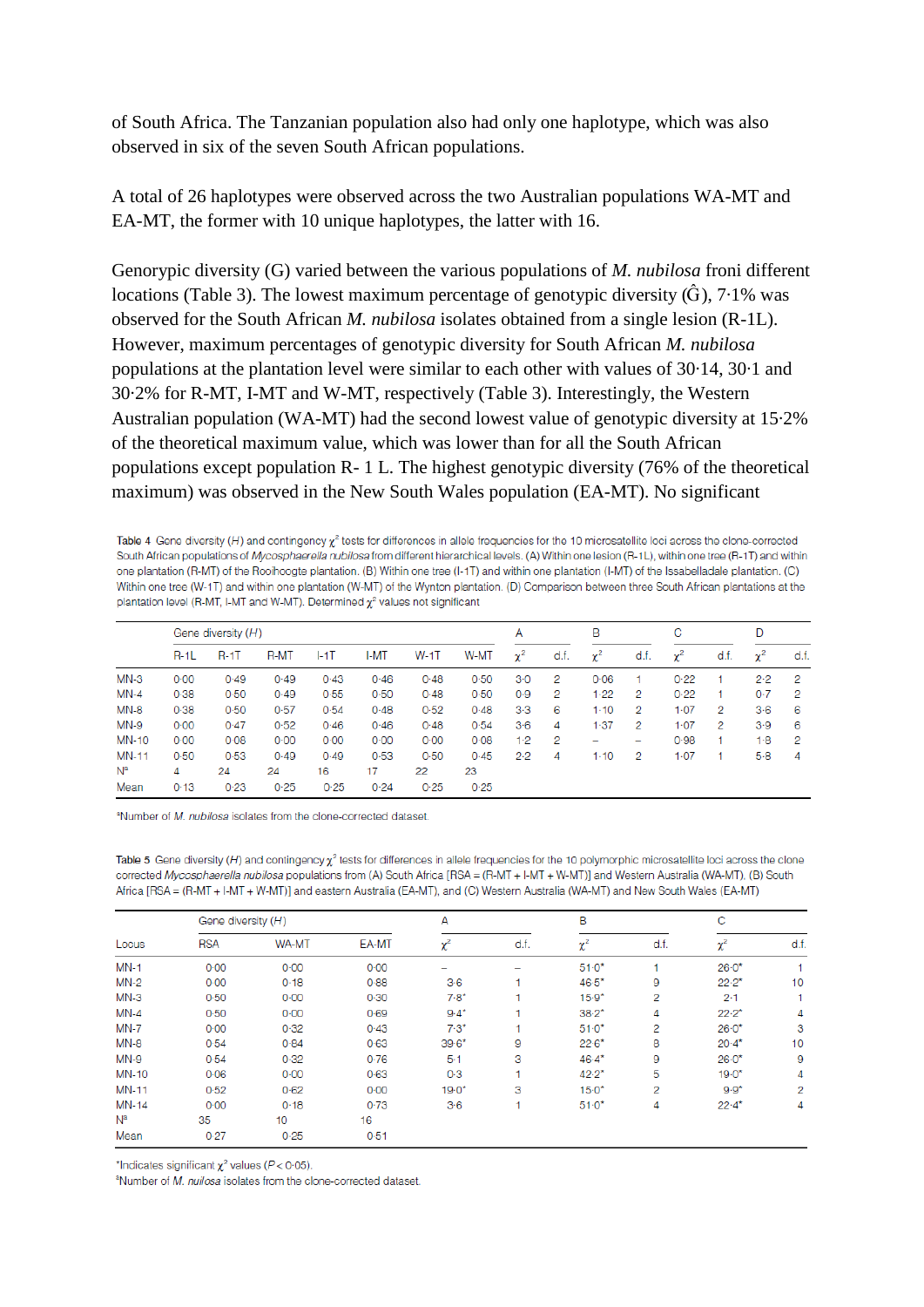Differences (P<0·05) in genotypic diversities were observed between *M. nubilosa*  populations at the plantation level (R-MT, I-MT, W-MT, WA-MT and EA-MT) using a *t*-test (data not shown).

Population differentiation and gene flow

Based on contingency chi-squared tests, there were no significant differences in allele frequencies at any of the loci when the *M. nubilosa* subpopulations from the Rooihoogte (R-1L, R-1T and R-MT), Issabelladale (I-1T and I-MT) and Wynton (W-1T and W-MT) *E. nitens* plantations in South Africa were considered (Table 4). Three subpopulations at the plantation level from South Africa (R-MT, I-MT and W-MT) were also compared with each other and no significant differences were observed between the allele frequencies at any of the 10 loci (Table 4). These three South African populations were, therefore, combined at the plantation level and this dataset was clone-corrected, in order to compare it to the two Australian populations (WA-MT and EA-MT).

Based on contingency chi-squared tests, significant differences  $(P < 0.05)$  in allele frequencies were observed at nine of the 10 polymorphic loci when the two Australian *M. nubilosa* populations (WA-MT and F.A-MT) were compared against each other (Table *5).*  Significant differences  $(P < 0.05)$  in allele frequencies were also observed at five loci when the combined South African *M. nubilosa* population (RSA) was compared with the Western Australian population (WA-MT), and for all 10 loci when population RSA was compared with the population from New South Wales (Table 5).

Table 6 Population differentiation values (0), for populations of Mycosphaerella nubilosa above the diagonal, calculated after 1000 randomizations using the program MULTILOCUS. Gene flow (number of migrants) (M) indicated below the diagonal

|       | R-MT    | I-MT      | W-MT       | WA-MT   | EA-MT   |
|-------|---------|-----------|------------|---------|---------|
| R-MT  |         | $-0.0054$ | $-0.03034$ | $0.25*$ | $0.55*$ |
| I-MT  | 9.63    |           | $-0.0061$  | $0.31*$ | $0.54*$ |
| W-MT  | $16-93$ | 82.47     |            | $0.29*$ | $0.55*$ |
| WA-MT | 1.54    | $1-13$    | 1.24       |         | $0.49*$ |
| EA-MT | 0.41    | 0.43      | 0.41       | 0.52    |         |
|       |         |           |            |         |         |

\*Indicates significant values ( $P < 0.001$ ).

R-MT, Rooihoogte; I-MT, Issabelladale; W-MT, Wynton, South Africa. WA-MT, Western Australia; EA-MT, Eastern Australia.

Population differentiation values (θ) were not significantly different between any of the South African *M. nubilosa* populations at the plantation level (R-MT, I-MT and W-MT) (Table 6). Gene flow (*M*) between the three South African populations was high, with the greatest number of migrants ( $M = 82.47$ ) occurring between the W-MT and I-MT populations and the least  $(M = 9.63)$  occurring between the I-MT and R-MT populations (Table 6). There were,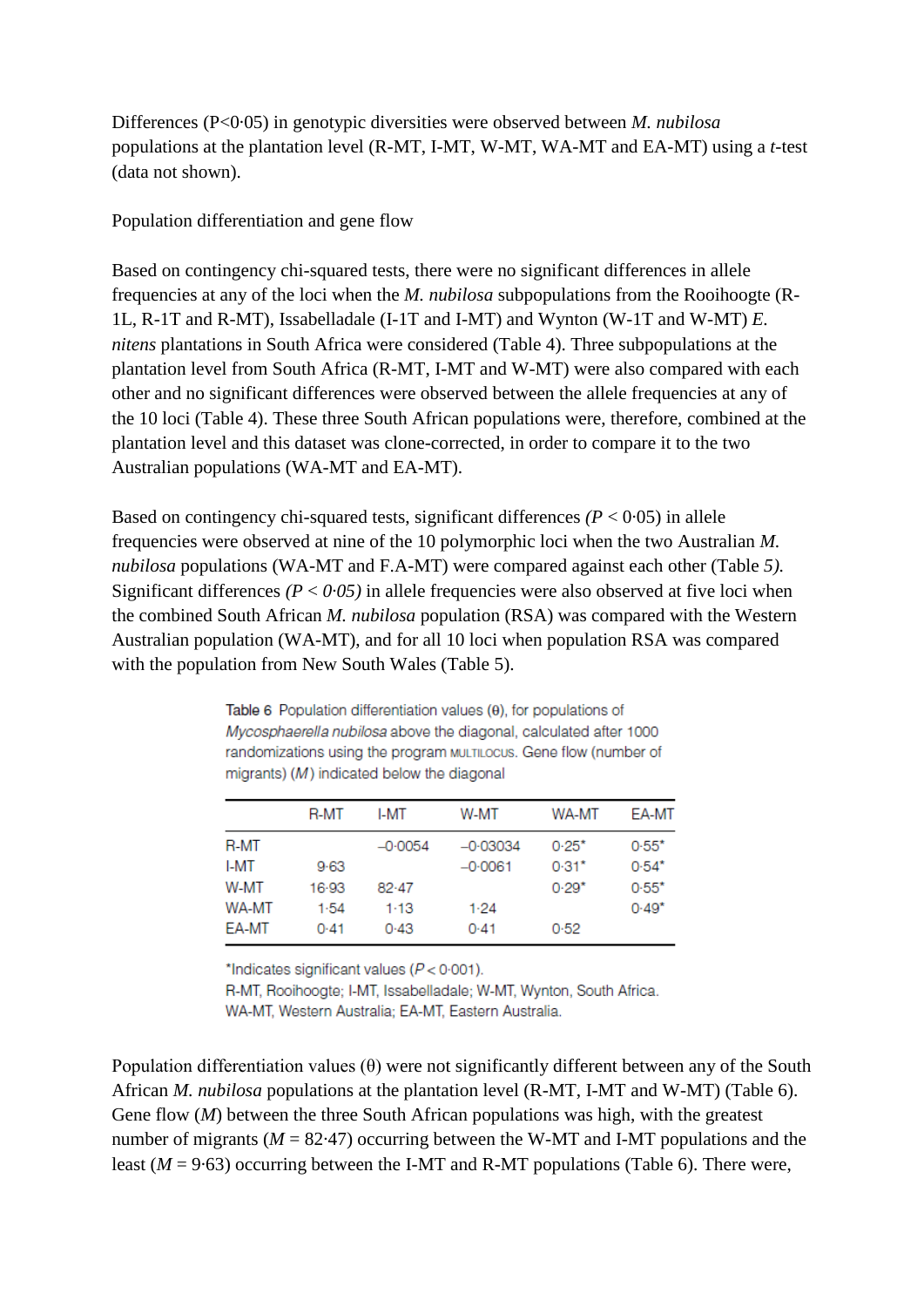however, significant differences  $(P < 0.001)$  at the plantation level between the three South African populations (R-MT, I-MT and W-MT) and the two Australian populations (WA-MT and EA-MT) based on  $\theta$  values (Table 6). Similarly,  $\theta$  values indicated a significant population differentiation ( $P < 0.001$ ) between the two Australian populations (Table 6), with very little gene flow  $(M = 0.52)$  observed between the Western Australian and New South Wales populations. However, there was low gene flow  $(M = 1.13-1.54)$  between the Western Australian population (WA-MT) and the three South African *M. nubilosa* populations (R-MT, I-MT and W-MT) and extremely limited gene flow  $(M = 0.41 - 0.43)$  between the other Australian population (EA-MT) and the three South African populations (Table 6).

### **Discussion**

*Mycosphaerella nubilosa* is one of the most important leaf pathogens of *E. nitens* in South Africa and of *E. globulus* in Australia. In turn, these trees represent two of the most important sources of wood fibre derived from plantations. South Africa has the oldest plantation forestry programme based on non-native species in the world (Burgess & Wingfield, 2001) and *M. nubilosa* was the first pathogen of *Eucalyptus* to be reported from this country (Doidge, 1950). It has subsequently appeared in many areas of the world where *E. nitens* and *E. globulus* are grown. Although it has been assumed that the pathogen originated in Australia and that it was accidentally introduced into other parts of the world, this hypothesis has never been tested experimentally.

*Mycosphaerella nubilosa* was originally identified from Victoria in eastern Australia (Cooke, 1891). Since this initial identification, it has been hypothesized that eastern Australia would represent the centre of origin for *M. nubilosa*. Gene diversity and maximum percentage of genotypic diversity for the New South Wales *M. nubilosa* (EA-MT) population was the highest of all populations evaluated during this study. Furthermore, the (EA-MT) population had a greater number of alleles than the other *M. nubilosa* populations. It is expected that older pathogen populations representing centres of origin have higher gene diversity values as a result of the accumulation of mutations over time (McDonald, 1997). Results of this study, therefore, support the view that *M. nubilosa* originated from eastern Australia.

An interesting observation in this study was the presence of shared alleles between Western Australia and South Africa. This finding suggests that *M. nubilosa* could have been introduced into South Africa from Western Australia and not from eastern Australia. However, *M. nubilosa* was not detected in Western Australia until 1999 (Maxwell *et al*., 2001), despite previous surveys (Carnegie *et al*., 1997), suggesting that it was introduced relatively recently into that area. There are also no known hosts of *M. nubilosa* that naturally occur in Western Australia. Furthermore, commercial forestry with *E. globulus* (a species native to Tasmania and southern Victoria, Australia) only began in Western Australia during the 1980s. It thus seems unlikely that the fungus was introduced into South Africa from Western Australia. An alternative hypothesis suggests inoculum from eastern Australia, not sampled in this study, served as a source population for both Western Australia and South Africa. The fact that *E. globulus* seed from eastern Australia was the first *Eucalyptus* planting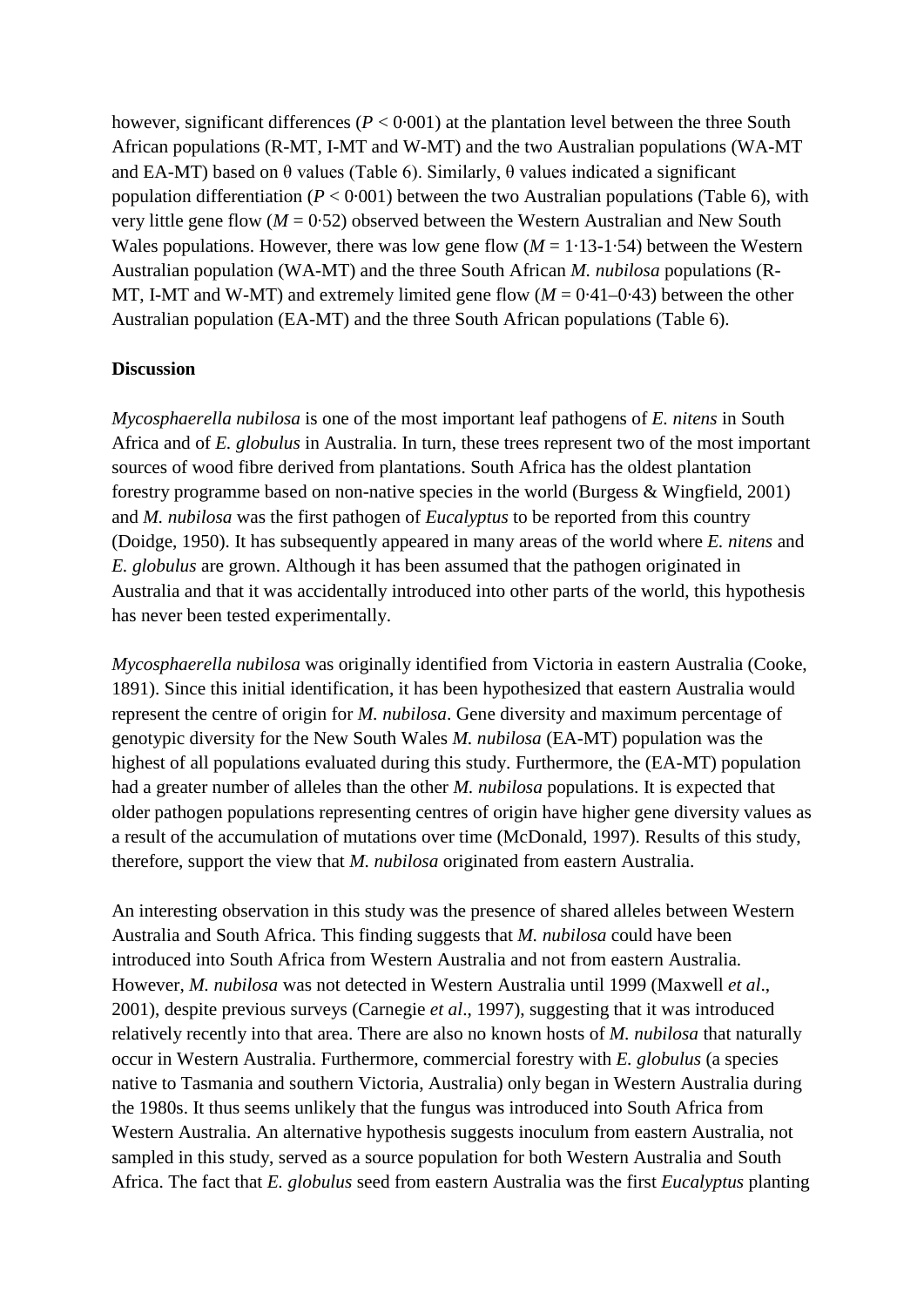stock to be planted in South Africa would provide additional support, albeit anecdotal, for this view.

Gene diversities derived in this study for the various *M. nubilosa* populations from South Africa were comparable with each other, and lack of significant population differentiation, combined with the high level of gene flow between the South African *M. nubilosa*  populations, indicate that these populations are highly homogenous.

In South Africa, the gene diversity of isolates from a single tree was as great as for isolates from a single plantation, and gene flow between plantations was very high. Similar findings of genetic diversity have been found for *M. fijiensis* on banana, where the majority of genetic diversity for that pathogen exists at the plant and plantation levels (Rivas *et al*., 2004). The results for *M. nubilosa* are also consistent with those for other *Mycosphaerella* pathosystems. For example, the majority of diversity for *M. graminicola* was observed within a single plot of a wheat field (McDonald & Martinez, 1990; Zhan *et al*., 2003), and likewise with *M. populorum* from north-eastern America, where more than 90% of the genetic diversity was distributed within a single tree (Feau *et al*., 2005).

Results reported here reveal that some haplotypes of *M. nubilosa* are shared between South Africa, Tanzania and Europe, indicating gene flow has occurred between these regions, resulting in the establishment and persistence of specific haplotypes in Europe and in Tanzania. Based on gene flow data between Australia and South Africa and the same haplotypes that are shared between South Africa, Tanzania and Europe, it seems likely that *M. nubilosa* was first introduced into South Africa from Australia and that it subsequently spread to other parts of Africa and into Europe. This route of movement is also consistent with the pattern of establishment of *Eucalyptus* plantations in Africa and Europe.

### **Acknowledgements**

We thank the members of the Tree Protection Co-operative Programme (TPCP), the National Research Foundation (NRF), the Mellon foundation and the THRIP initiative of the Department of Trade and Industry, South Africa for financial support. We also thank Mr Aza Mbaga of the Tanganyika Wattle Company Limited for *E. globulus* samples from Tanzania.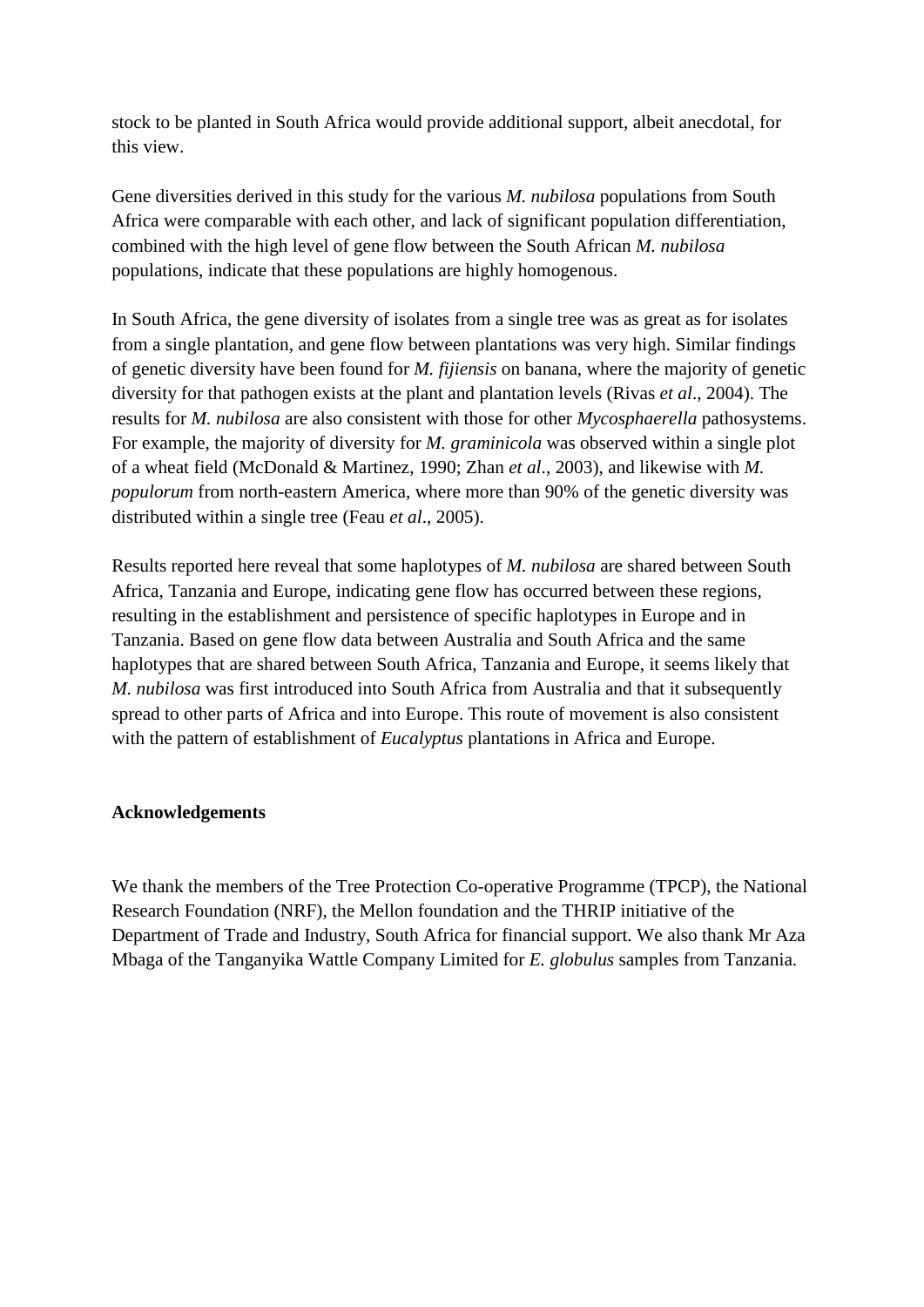### **References**

- Agapow PM, Burt A, 2001. Indices of multilocus linkage disequilibrium. *Molecular Ecology Notes* **1**, 101–2.
- Alemu G, Roux J, Hunter GC, Wingfield MJ, 2006. *Mycosphaerella* species associated with leaf disease of *Eucalyptus globulus* in Ethiopia. *European Journal of Forest Pathology* **36**, 253–63.
- Burgess T, Wingfield MJ, 2001. Exotic pine forestry in the Southern Hemisphere: a brief history of establishment and quarantine practices. *South African Forestry Journal*  **192**, 79–84.
- Carnegie AJ, 2007a. Forest health condition in New South Wales, Australia, 1996–2005. I. Fungi recorded from eucalypt plantations during forest health surveys. *Australasian Plant Pathology* **36**, 213–24.
- Carnegie AJ, 2007b. Forest health condition in New South Wales, Australia, 1996–2005. II. Fungal damage recorded in eucalypt plantations during forest health surveys and their management. *Australasian Plant Pathology* **36**, 225–39.
- Carnegie AJ, Ades PK, 2002. The proportion of leaf spots caused by *Mycosphaerella cryptica* and *M. nubilosa* on *Eucalyptus globulus*, *E. nitens* and their F1 hybrids in a family trial in Tasmania, Australia. *Australian Mycologist* **2**, 53–63.
- Carnegie AJ, Ades PK, 2003. Mycosphaerella leaf disease reduces growth of plantationgrown *Eucalyptus globulus*. *Australian Forestry* **66**, 113–9.
- Carnegie AJ, Keane PJ, Podger FD, 1997. The impact of three species of *Mycosphaerella*  newly recorded on *Eucalyptus* in Western Australia. *Australasian Plant Pathology* **26**, 71–7.
- Carnegie AJ, Ades PK, Keane PJ, Smith IW, 1998. *Mycosphaerella* diseases of juvenile foliage in a eucalypt species and provenance trial in Victoria, Australia. *Australian Forestry* **61**, 190–4.
- Chen RS, Boeger JM, McDonald BA, 1994. Genetic stability in a population of a plant pathogenic fungus over time. *Molecular Ecology* **3**, 209–18.
- Cockerham CC, Weir BS, 1993. Estimation of gene flow from *F*-statistics. *Evolution* **47**, 855–63.
- Cooke MC, 1891. Australian fungi. *Grevillea* **19**, 60–2.
- Crous PW, 1998. *Mycosphaerella* spp. and their anamorphs associated with leaf spot diseases of *Eucalyptus*. *MycologiaMemoir* **21**, 1–170.
- Crous PW, Groenewald JZ, Mansilla JP, Hunter GC, Wingfield MJ, 2004. Phylogenetic reassessment of *Mycosphaerella* spp. and their anamorphs occurring on *Eucalyptus*. *Studies in Mycology* **50**, 195–214.
- Crous PW, Wingfield MJ, Mansilla JP, Alfenas AC, Groenewald JZ, 2006. Phylogenetic reassessment of *Mycosphaerella* spp. and their anamorphs occurring on *Eucalyptus*. II. *Studies in Mycology* **55**, 101–34.
- Dick M, 1982. Leaf inhabiting fungi of eucalypts in New Zealand. *New Zealand Journal of Forestry Science* **12**, 525–37.
- Doidge ME, 1950. The South African fungi and lichens to the end of 1945. *Bothalia* **5**, 1- 1094.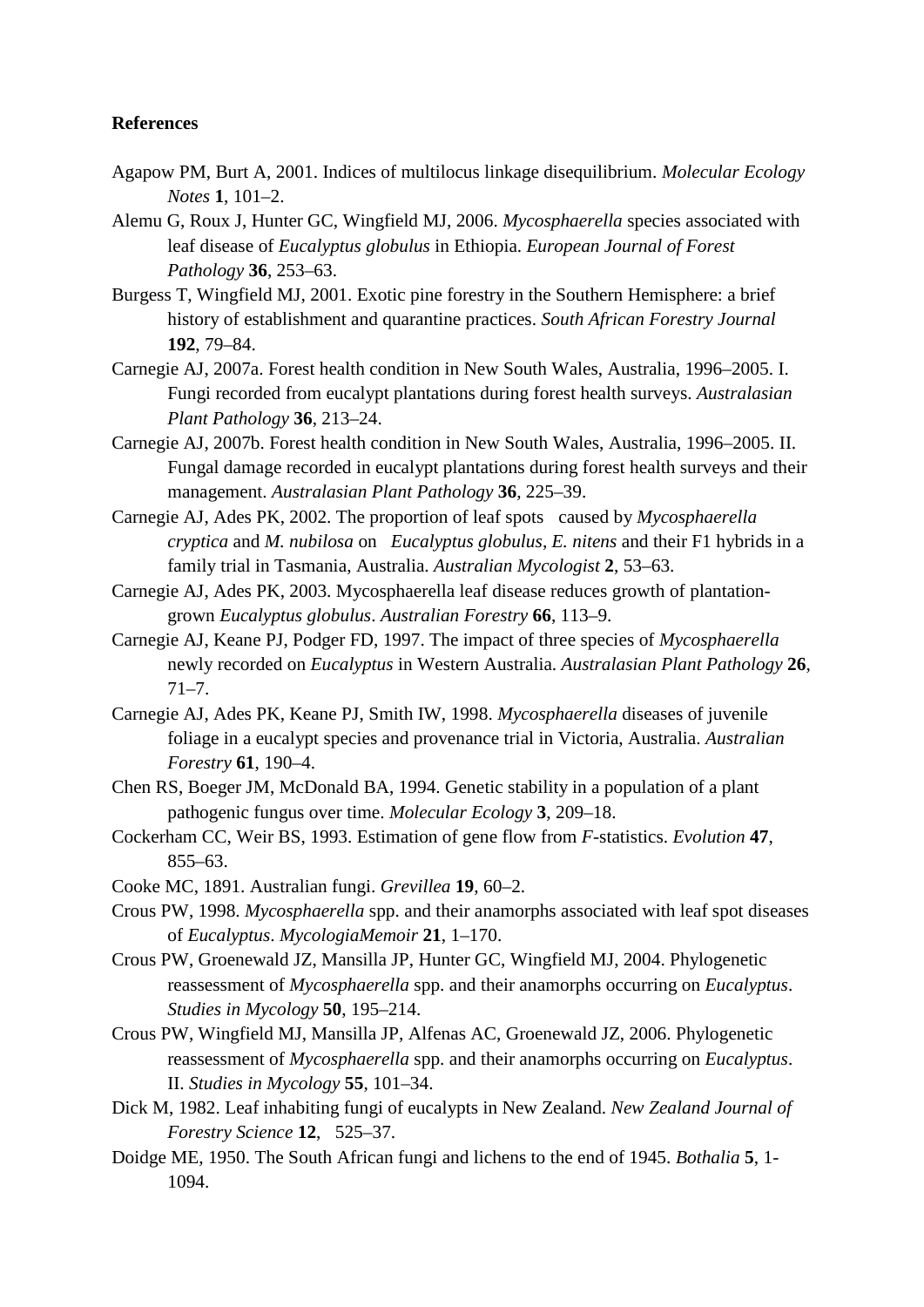- Feau N, Hamelin RC, Vandecasteele C, Stanosz GR, Bernier L, 2005. Genetic structure of *Mycosphaerella populorum* (anamorph *Septoria musiva*) populations in north-central and northeastern north America. *Phytopathology* **95**, 608–16. Hansford CG, 1956. Australian Fungi. III. New species and revisions (continued). *Proceedings of the Linnean Society of New South Wales* **81**, 23–51.
- Hunter GC, Crous PW, Roux J, Wingfield BD, Wingfield MJ, 2004a. Identification of *Mycosphaerella* species associated with *Eucalyptus nitens* leaf defoliation in South Africa. *Australasian Plant Pathology* **33**, 349–55.
- Hunter GC, Roux J, Wingfield BD, Crous PW, Wingfield MJ, 2004b. *Mycosphaerella*  species causing leaf disease in South African *Eucalyptus* plantations. *Mycological Research* **108**, 672–81.
- Hunter GC, Cortinas MN, Wingfield BD, Crous PW, Wingfield MJ, 2006. Development of polymorphic microsatellite markers for the Eucalyptus leaf pathogen Mycosphaerella nubilosa. Molecular Ecology Notes 6, 900–3.
- Lundquist JE, Purnell RC, 1987. Effects of Mycosphaerella leaf spot on growth of Eucalyptus nitens. Plant Disease 71, 1025–9.
- Maxwell A, Hardy GEStJ, Dell B, 2001. First record of Mycosphaerella nubilosa in Western Australia. Australasian Plant Pathology 30, 65.
- McDonald BA, 1997. The population genetics of fungi: tools and techniques. Phytopathology 87, 448–53.
- McDonald BA, Martinez JP, 1990. DNA restriction fragment length polymorphisms among Mycosphaerella graminicola (anamorph Septoria tritici) isolates collected from a single wheat field. Phytopathology 80, 1368–73.
- Milgate AW, Yuan ZQ, Vaillancourt RE, Mohammed C, 2001. Mycosphaerella species occurring on Eucalyptus globulus and Eucalyptus nitens plantations of Tasmania, Australia. Forest Pathology 31, 53–63.
- Milgate AW, Potts BM, Joyce K, Mohammed C, Vaillancourt RE, 2005. Genetic variation in Eucalyptus globulus for susceptibility to Mycosphaerella nubilosa and its association with tree growth. Australasian Plant Pathology 34, 11–8.
- Nei M, 1973. Analysis of gene diversity in subdivided populations. Proceedings of the National Academy of Sciences, USA 70, 3321–3.
- Park RF, 1988. Epidemiology of *Mycosphaerella nubilosa* and *M. cryptica* on *Eucalyptus*  spp. in south-eastern Australia. *Transactions of the British Mycological Society* **91**, 261–6.
- Park RF, Keane PJ, 1982a. Three *Mycosphaerella* species form leaf diseases of *Eucalyptus*. *Transactions of the British Mycological Society* **79**, 95–100.
- Park RF, Keane PJ, 1982b. Leaf diseases of *Eucalyptus* associated with *Mycosphaerella*  species. *Transactions of the British Mycological Society* **79**, 101–15.
- Park RF, Keane PJ, 1987. Spore production by *Mycosphaerella* species causing leaf diseases of *Eucalyptus*. *Transactions of the British Mycological Society* **89**, 461–70.
- Pinkard EA, Mohammed CL, 2006. Photosynthesis of *Eucalyptus globulus* with Mycosphaerella leaf disease. *New Phytologist* **170**, 119–27.